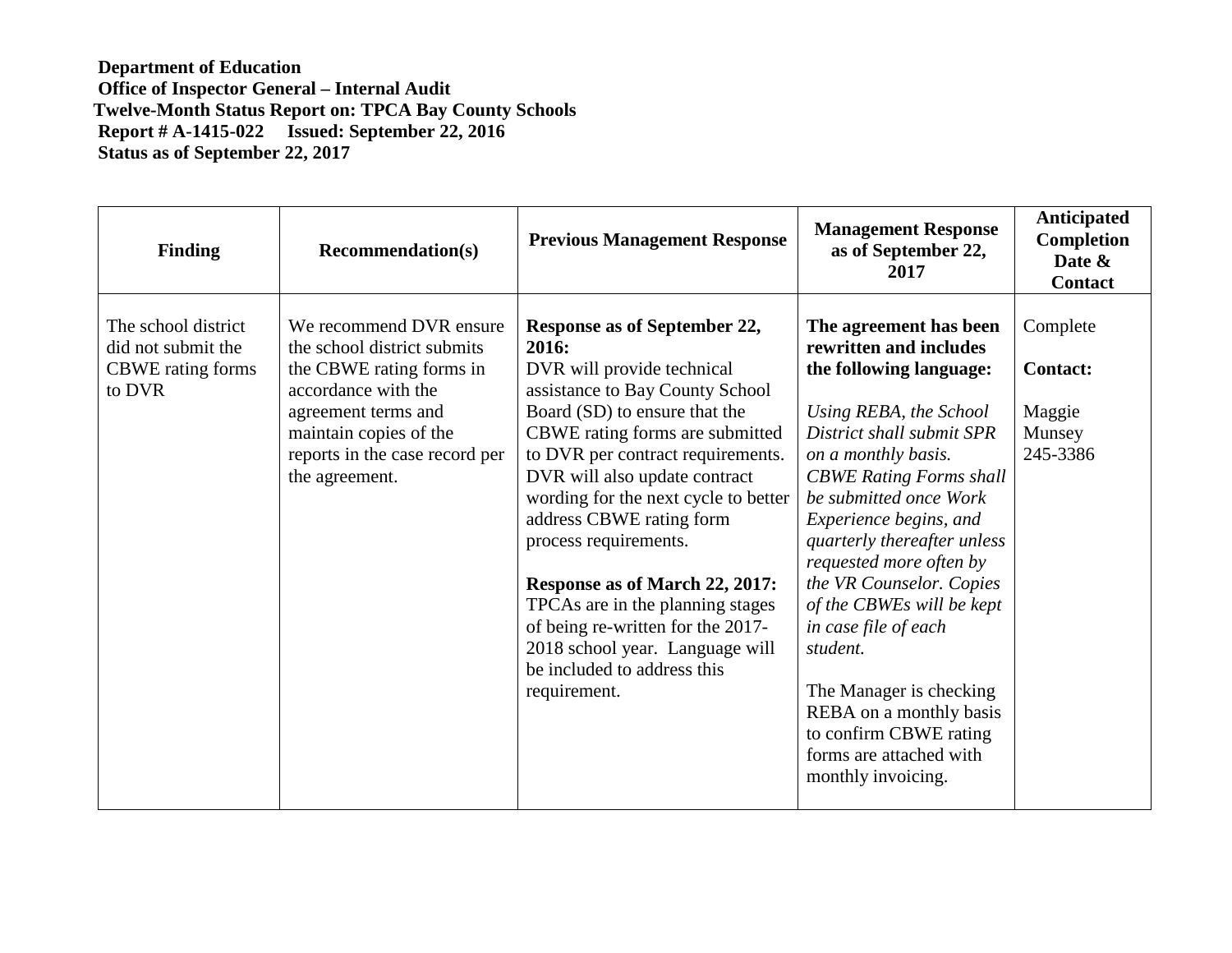**Department of Education Office of Inspector General – Internal Audit Twelve-Month Status Report on: TPCA Bay County Schools Report # A-1415-022 Issued: September 22, 2016 Status as of September 22, 2017** 

| <b>Finding</b>                                                          | <b>Recommendation(s)</b>                                                                                                                                                                                                                                                                                                                                                    | <b>Previous Management Response</b>                                                                                                                                                                                                                                                                                                                                                                                                                                                                                                                               | <b>Management Response</b><br>as of September 22,<br>2017                                                                                                                                                                                                                                                                                                                     | Anticipated<br>Completion<br>Date &<br><b>Contact</b>       |
|-------------------------------------------------------------------------|-----------------------------------------------------------------------------------------------------------------------------------------------------------------------------------------------------------------------------------------------------------------------------------------------------------------------------------------------------------------------------|-------------------------------------------------------------------------------------------------------------------------------------------------------------------------------------------------------------------------------------------------------------------------------------------------------------------------------------------------------------------------------------------------------------------------------------------------------------------------------------------------------------------------------------------------------------------|-------------------------------------------------------------------------------------------------------------------------------------------------------------------------------------------------------------------------------------------------------------------------------------------------------------------------------------------------------------------------------|-------------------------------------------------------------|
| School district<br>expenditures did not<br>conform to the<br>agreement. | We recommend DVR more<br>closely review expenditures<br>to ensure they are<br>appropriate and align with<br>the agreement. We further<br>recommend DVR review<br>previous and current<br>expenditures for unallowable<br>expenses, such as those<br>identified in our audit, and<br>seek repayment from the<br>school district for those<br>expenses deemed<br>unallowable. | <b>Response as of September 22,</b><br>2016:<br><b>DVR Contracts and Field</b><br>Services' staff will establish what<br>defines appropriate expenditures<br>as they relate to the TPCA<br>agreement and educate school<br>districts regarding allowable<br>expenditures. DVR is not seeking<br>repayment of funds from the<br>school district, as further review of<br>the expenditures revealed there<br>was a Contract Manager and DVR<br>Field services training issue. The<br><b>Bureau of Vendor and Contracted</b><br>Services will address this issue and | The agreement has been<br>rewritten and includes<br>the following language:<br>Upon receipt of a properly<br>submitted invoice, DVR<br>will pay ES monthly<br>salary and benefits, not to<br>exceed the Arrangement<br>maximum set.<br>The Agreement is set up<br>to reimburse for<br><b>Employment Specialist</b><br>salary and benefits only.<br>The Board will not receive | Complete<br><b>Contact:</b><br>Maggie<br>Munsey<br>245-3386 |
|                                                                         |                                                                                                                                                                                                                                                                                                                                                                             | take appropriate action.<br>Response as of March 22, 2017:<br>TPCAs are in the planning stages<br>of being re-written for 2017-2018<br>school year. New TPCA language<br>will include expenditures based on                                                                                                                                                                                                                                                                                                                                                       | a fixed fee.                                                                                                                                                                                                                                                                                                                                                                  |                                                             |